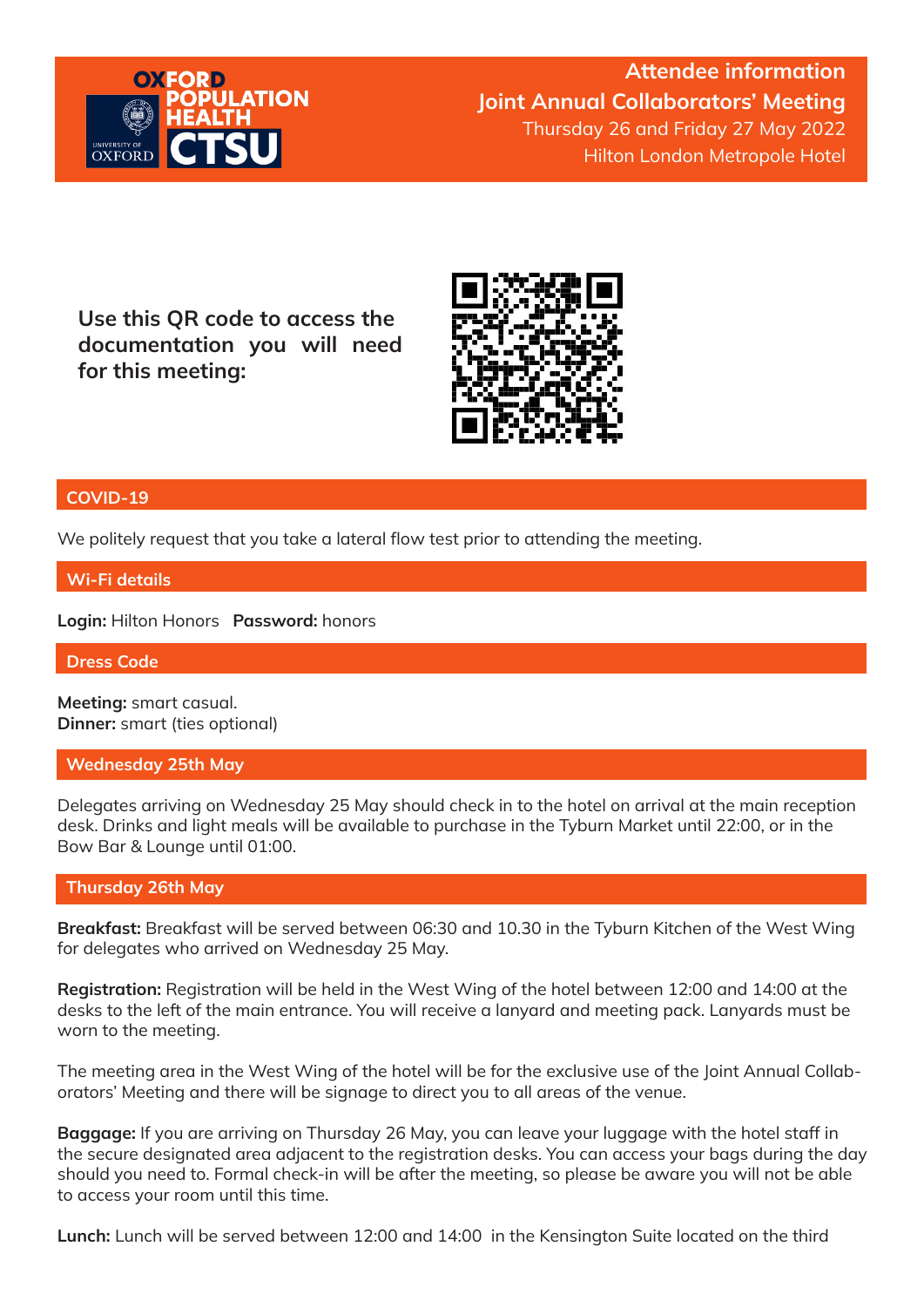

floor of the West Wing.

Meeting: The meeting on both days will take place in the Richmond Suite conference room on the first floor of the West Wing, starting at 14:00 on Thursday 26 May.

Fire Regulations: A copy of the fire regulations can be found at the registration desk should you wish to review them.

## After the Meeting

Hotel Check-in: If you have requested accommodation and are arriving at the venue on Thursday 26 May, you will need to check in to the hotel to pick up your room card and luggage after the meeting. There will be numerous hotel staff ready in the West Wing to assist with this, so you should have plenty of time to get ready for dinner.

Drinks reception and canapés: There will be a drinks and canapé reception at 19:00 in the Kensington Suite and West Wing foyer areas, followed by dinner in the Kensington Suite at 20:00. The dress code will be smart (ties optional).

If you registered any dietary requirements (vegan, vegetarian, special requirements), the hotel will be providing dietary cards with your name and request. These dietary cards will be placed on tables inside the Kensington Suite before the meal. Please make sure you collect your dietary card, if you have one, and put this prominently on your table at the dinner.

Also included inside your lanyard is a drinks voucher for the Bow Bar on the ground floor, which can be exchanged for any single pint/bottle of beer, glass of house wine or soft drink. Please note: this voucher may only be used once.

### Friday 27th May

Breakfast: Breakfast will be served from 07:00 to 08:45 in the Kensington Suite.

Check-out and Registration: Please check-out before registration for day two of the meeting and return your room card, ideally through the drop-box situated in the ground floor foyer of the West Wing, or alternatively at the main reception. You can leave your baggage with the hotel staff in the secure designated area until the meeting has finished. After check-out, please proceed to the entrance of the Richmond Suite conference room on the first floor of the West Wing, where CTSU staff will register you. The meeting will begin at 9.00 am and finish at approximately 12:00, followed by an optional lunch in the Kensington Suite.

There will be a lanyard recycling point located outside the meeting room for the return of any unwanted lanyards.

### **Incidentals**

All guests will be required to attend Main Reception to swipe their credit card prior to ordering incidentals.